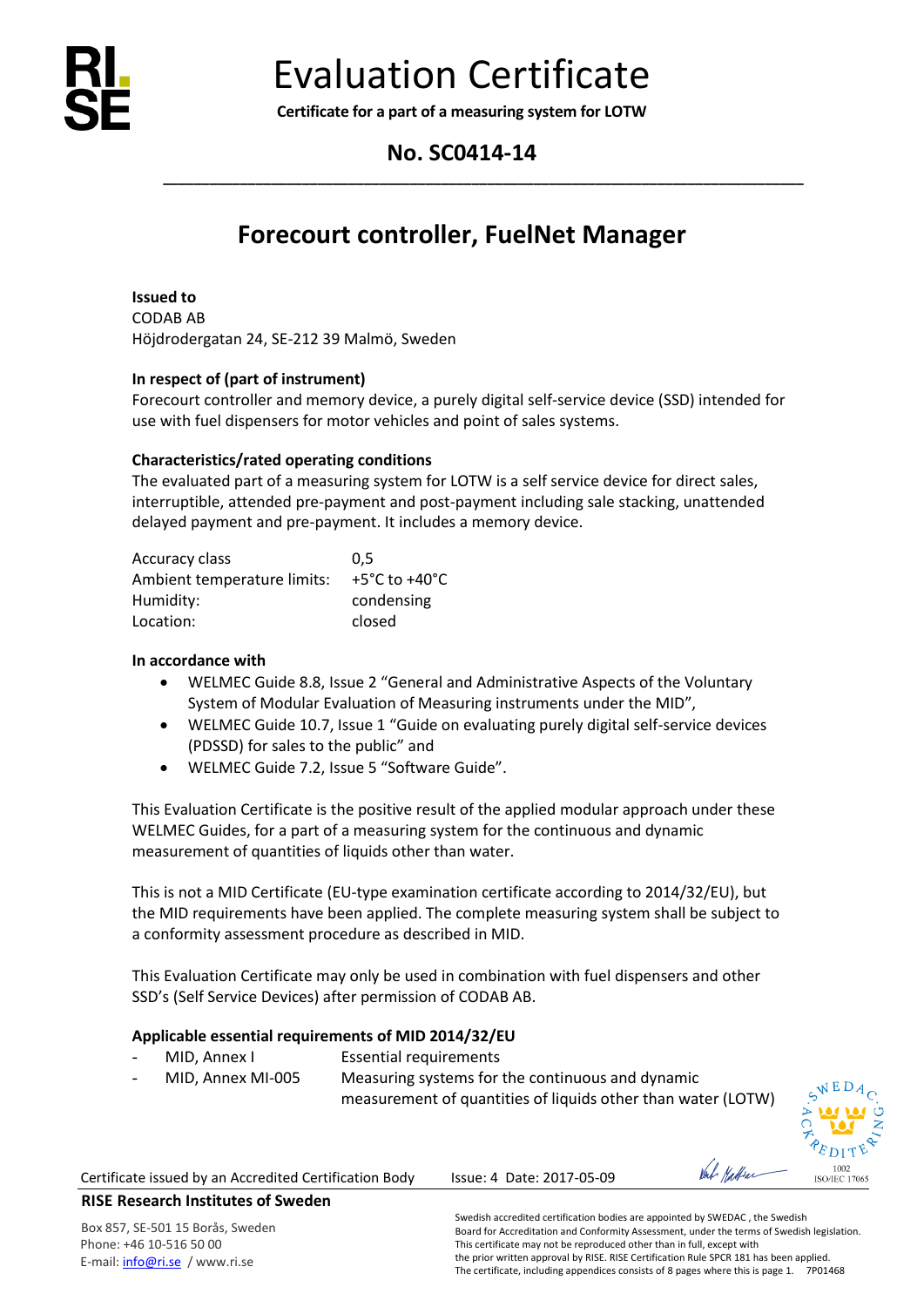

**Certificate for a part of a measuring system for LOTW**

# **No. SC0414-14**

**\_\_\_\_\_\_\_\_\_\_\_\_\_\_\_\_\_\_\_\_\_\_\_\_\_\_\_\_\_\_\_\_\_\_\_\_\_\_\_\_\_\_\_\_\_\_\_\_\_\_\_\_\_\_\_\_\_\_\_\_\_\_\_\_\_\_\_\_\_\_\_\_\_\_\_\_\_\_\_\_\_\_\_**

## **Harmonised standards and normative documents used**

Applicable parts of the following normative documents referred to in the Official Journal of the European Union 2011/C33/01:

- OIML R 117-1 Edition 2007 (E), Dynamic measuring systems for liquids other than water

### **Further applied documents**

- The Measuring Instruments Regulation, STAFS 2016:1
- Regulations and Guidelines concerning Measuring Systems for the Continuous and Dynamic Measurement of Quantities other than Water, STAFS 2016:6
- RISE Certification Rules SPCR 181

**Validity** Valid until June 5, 2024.

### **Miscellaneous**

This issue of the certificate is the  $4<sup>th</sup>$ , extended, edition, and replaces earlier issues. The first edition was issued on June 5, 2014.

*The principal characteristics, approval conditions are set out in the appendix hereto, which forms part of the approval document. All the plans, schematic diagrams and documentations are recorded under reference files 4P01647, 5P03642 and 7P01468. The evaluation report 4P01647-1 has been issued in accordance with WELMEC Guide 8.8, Voluntary system of Modular Evaluation.*

# **RISE Research Institutes of Sweden**

**Certification**

Lennart Aronsson **Exercise Secure 2018**<br>
Renault Certification Manager<br>
Certification Officer Product Certification Manager

Vattrar



Certificate issued by an Accredited Certification Body Issue: 4 Date: 2017-05-09

# **RISE Research Institutes of Sweden**

Box 857, SE-501 15 Borås, Sweden Phone: +46 10-516 50 00 E-mail[: info@ri.se](mailto:info@ri.se) / www.ri.se

Swedish accredited certification bodies are appointed by SWEDAC , the Swedish Board for Accreditation and Conformity Assessment, under the terms of Swedish legislation. This certificate may not be reproduced other than in full, except with the prior written approval by RISE. RISE Certification Rule SPCR 181 has been applied. The certificate, including appendices consists of 8 pages where this is page 2. 7P01468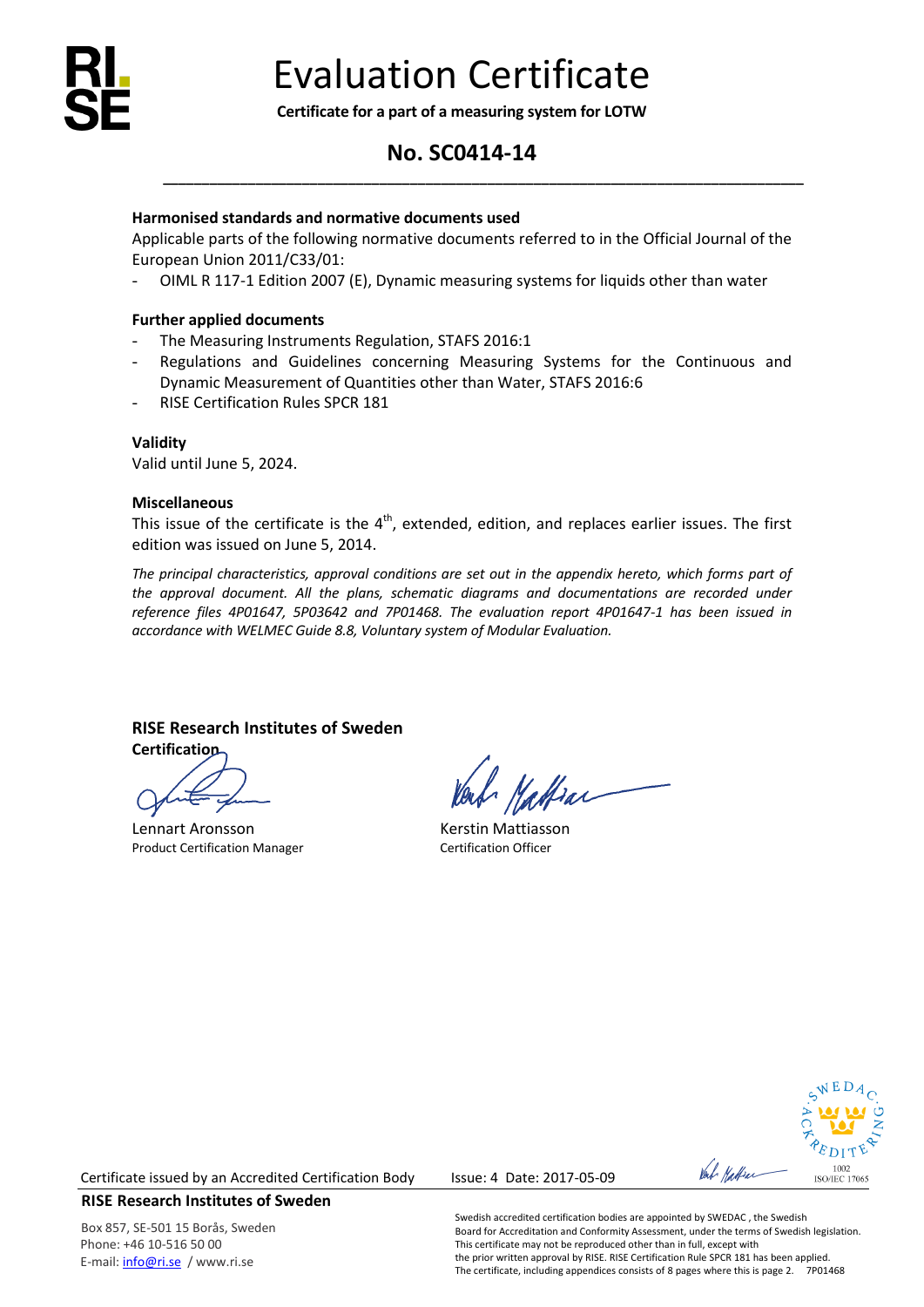

Certificate for a part of a measuring system for LOTW

# No. SC0414-14 Appendix

\_\_\_\_\_\_\_\_\_\_\_\_\_\_\_\_\_\_\_\_\_\_\_\_\_\_\_\_\_\_\_\_\_\_\_\_\_\_\_\_\_\_\_\_\_\_\_\_\_\_\_\_\_\_\_\_\_\_\_\_\_\_\_\_\_\_\_\_\_\_\_\_\_\_\_\_\_\_\_\_\_\_\_\_\_\_\_\_\_\_

# **0 Conditions**

The use of this Evaluation Certificate is limited to:

Combination with other parts of a measuring system (e.g. fuel dispenser and POS) under the following conditions:

- One of the communication protocols defined in this certificate is used
- The other parts of the measuring system having an EC-type examination certificate, Evaluation Certificate or Parts Certificate covering compatibility with the communication protocol used or
- The other parts of the measuring system having a National Type approval covering compatibility with the communication protocol used

Other parties may use this EC only with written permission of CODAB AB, Höjdrodergatan 24, SE-212 39 Malmö, Sweden.

The device must correspond with the following specifications:

# **1. Design of the device**

# **1.1 Construction**

# **Forecourt controller description**

FuelNet Manager is a part of a self service arrangement. FuelNet Manager is a forecourt controller and is controlled by an external POS for the payment type. Therefore FuelNet Manager can also support an external POS system running the following service mode and type of payment:

|                           | <b>Attended</b> | Attended    | <b>Unattended</b> | <b>Unattended</b> |  |
|---------------------------|-----------------|-------------|-------------------|-------------------|--|
|                           | post-payment    | pre-payment | delayed-payment   | pre-payment       |  |
| <b>FuelNet</b><br>Manager | ves             | ves         | ves               | ves               |  |

The forecourt controller is a self service device for direct sales, in an interruptible measuring system. It includes a memory device, also used for sales stacking.

The forecourt controller is connected to a Point of Sales (POS) system for handling authorization and settling of transactions from fuel dispensers. It also handles authorization for a pre-set volume/price, sales stacking and stores transaction for long term storage. It is connected to an external head office system, called TapNet, for configuration, monitoring and diagnosis. Transaction data to the POS is protected by a checksum. The POS has to check that the checksum for the transaction is valid before further processing for payment, including printing a receipt. FuelNet Manager has no display but can be accessed via its Web interface from a PC connected to the same TCP/IP network as the FuelNet Manager.

1002 **ISO/JEC 17065** 

Certificate issued by an Accredited Certification Body Issue: 4 Date: 2017-05-09

**RISE Research Institutes of Sweden**

Box 857, SE-501 15 Borås, Sweden Phone: +46 10-516 50 00 E-mail[: info@ri.se](mailto:info@ri.se) / www.ri.se

Swedish accredited certification bodies are appointed by SWEDAC , the Swedish Board for Accreditation and Conformity Assessment, under the terms of Swedish legislation. This certificate may not be reproduced other than in full, except with the prior written approval by RISE. RISE Certification Rule SPCR 181 has been applied. The certificate, including appendices consists of 8 pages where this is page 3. 7P01468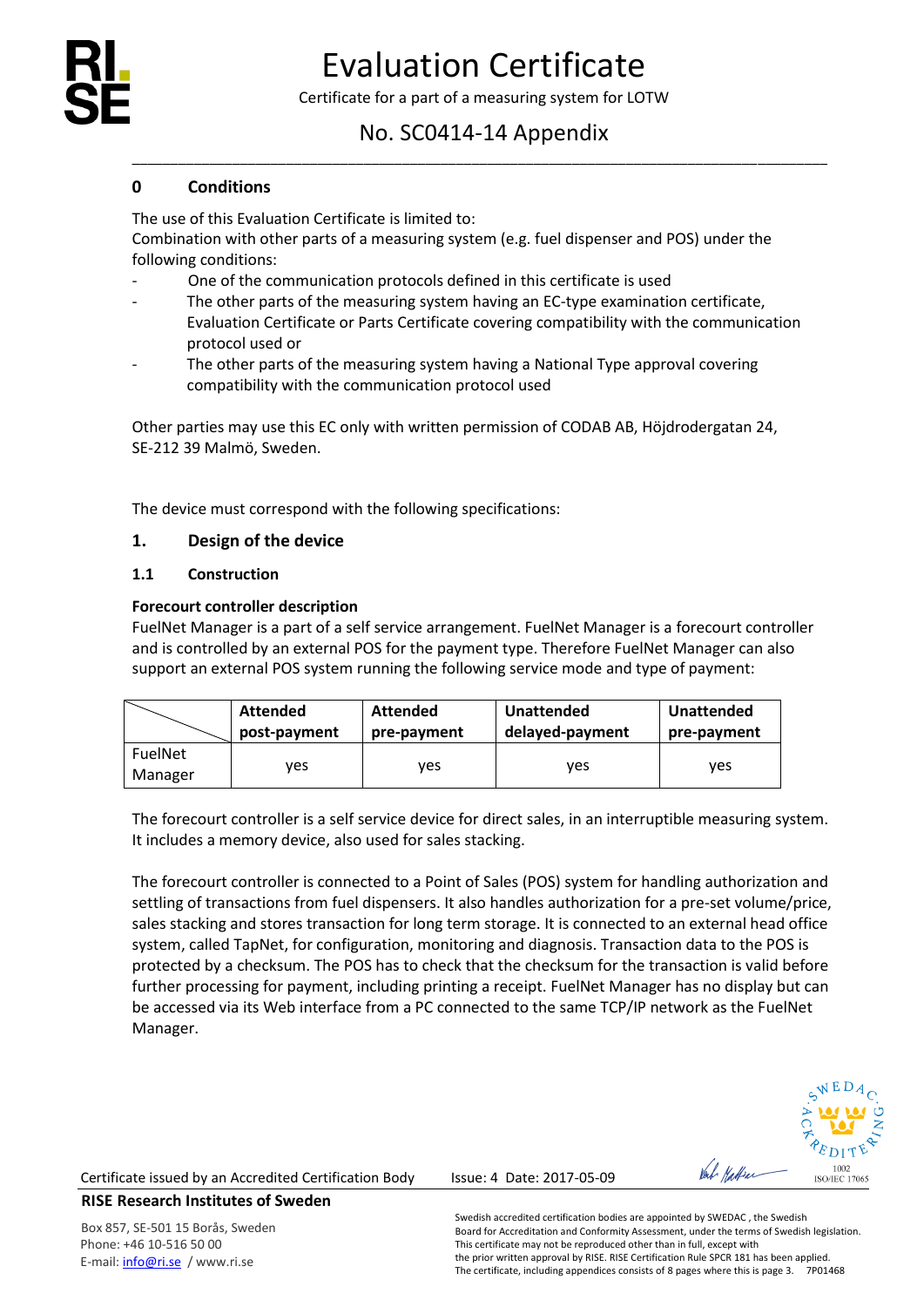

Certificate for a part of a measuring system for LOTW

# No. SC0414-14 Appendix \_\_\_\_\_\_\_\_\_\_\_\_\_\_\_\_\_\_\_\_\_\_\_\_\_\_\_\_\_\_\_\_\_\_\_\_\_\_\_\_\_\_\_\_\_\_\_\_\_\_\_\_\_\_\_\_\_\_\_\_\_\_\_\_\_\_\_\_\_\_\_\_\_\_\_\_\_\_\_\_\_\_\_\_\_\_\_\_\_\_





FuelNet Manager

# **1.2 Components included**

The hardware of the self-service device should comply with the EMC-directive and other applicable directives as specified in the Declaration of Conformity of the self-service device.

The components included in chapter 1.2 have passed temperature and humidity tests, see chapter 7.4.

| Main computer<br>Operating system<br>Application software<br>Legally relevant modules checksum | <b>CODAB FuelNet Server 570</b><br><b>RDOS</b><br>$FN-1.1.0$<br>94F0 or BF48 or E570 |
|------------------------------------------------------------------------------------------------|--------------------------------------------------------------------------------------|
| Pump hardware interface module                                                                 | <b>CODAB 571*</b>                                                                    |
| Power supply, 230VAC                                                                           | Mean Well DR-100-24*                                                                 |
| Power entry EMC filter                                                                         | Schaffner FN 9260-1-06*                                                              |
| Cabinet                                                                                        | CODAB, Drawing number M10760, Rev B<br>(including M10761, Rev B)                     |

*\* or equivalent with CE-marking and suitable climate specification and tested by CODAB*

### **Software specification according to WG 7.2:**

| Software type | P             |
|---------------|---------------|
| Risk class    | $\mathcal{C}$ |
| Extension     | L, T, S, D    |



Certificate issued by an Accredited Certification Body Issue: 4 Date: 2017-05-09

# **RISE Research Institutes of Sweden**

Box 857, SE-501 15 Borås, Sweden Phone: +46 10-516 50 00 E-mail[: info@ri.se](mailto:info@ri.se) / www.ri.se

Swedish accredited certification bodies are appointed by SWEDAC , the Swedish Board for Accreditation and Conformity Assessment, under the terms of Swedish legislation. This certificate may not be reproduced other than in full, except with the prior written approval by RISE. RISE Certification Rule SPCR 181 has been applied. The certificate, including appendices consists of 8 pages where this is page 4. 7P01468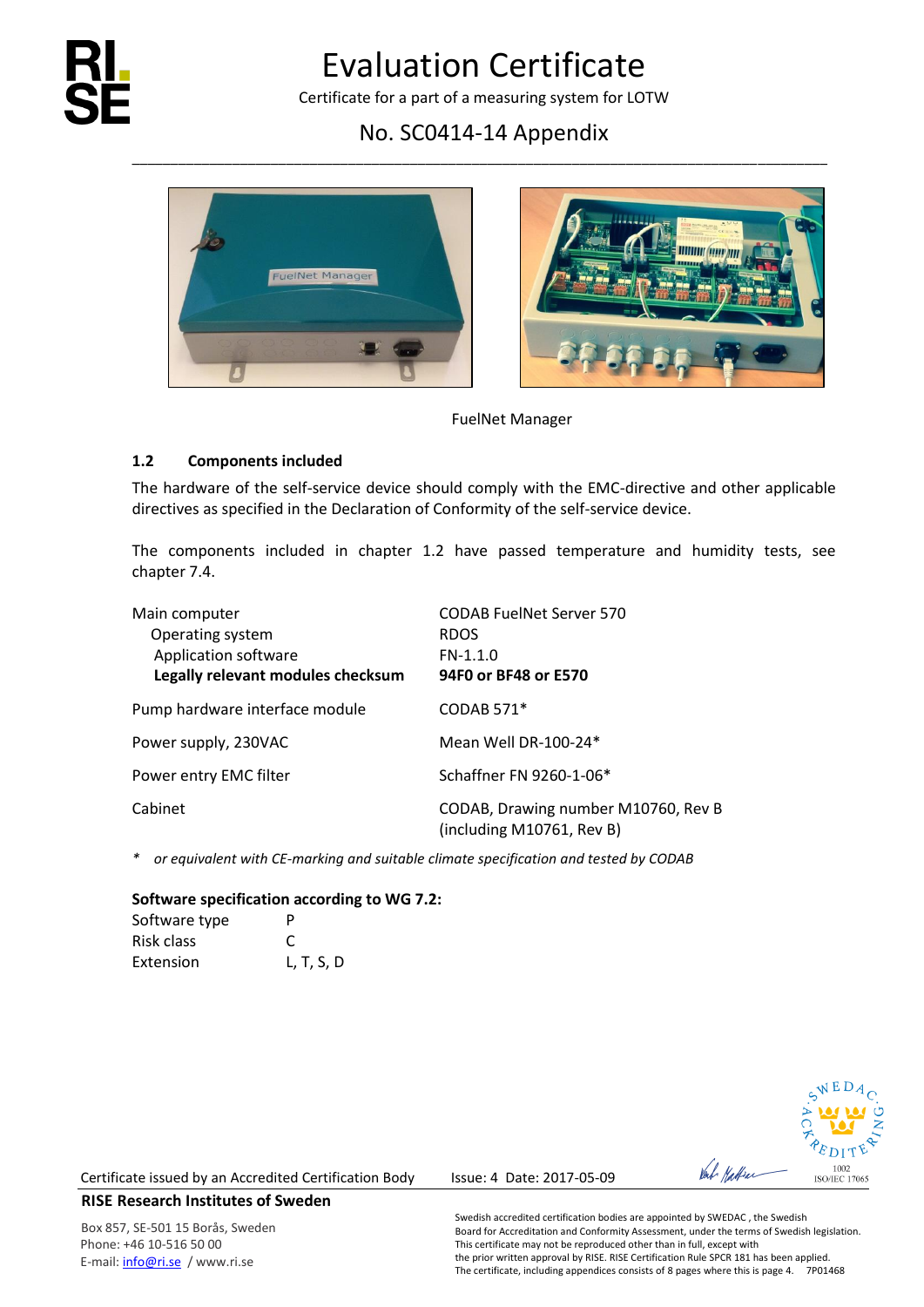

# No. SC0414-14 Appendix \_\_\_\_\_\_\_\_\_\_\_\_\_\_\_\_\_\_\_\_\_\_\_\_\_\_\_\_\_\_\_\_\_\_\_\_\_\_\_\_\_\_\_\_\_\_\_\_\_\_\_\_\_\_\_\_\_\_\_\_\_\_\_\_\_\_\_\_\_\_\_\_\_\_\_\_\_\_\_\_\_\_\_\_\_\_\_\_\_\_

| List of legally relevant software modules |                               |  |  |  |
|-------------------------------------------|-------------------------------|--|--|--|
| <b>Name</b>                               | <b>Checksum</b>               |  |  |  |
| TMIDCustomer                              |                               |  |  |  |
| <b>TMIDTransactionPOSDevice</b>           |                               |  |  |  |
| <b>TMIDNotifyGilbarcoFill</b>             |                               |  |  |  |
| <b>TMIDNotifyDartFill</b>                 | The checksum for all legally  |  |  |  |
| <b>TMIDNotifyMKSFill</b>                  | relevant modules together is: |  |  |  |
| TMIDNotifyTatsunoFill                     | 94F0 or BF48 or E570          |  |  |  |
| <b>TMIDNotifyWayneFill</b>                |                               |  |  |  |
| TMIDNotifyCompacFill                      |                               |  |  |  |
| TMIDNotifyATCLFill                        |                               |  |  |  |
| <b>TMIDNotifyKoppensFill</b>              |                               |  |  |  |
| <b>TMIDNotifyIFSFFill</b>                 |                               |  |  |  |
| <b>TMIDNotifySBFill</b>                   |                               |  |  |  |

# **1.3 Optional equipment and functions subject to MID requirements**

Not applicable

# **1.4 Technical documentation**

For market surveillance the construction and included components are described in 1.1 and 1.2. The metrological software is identified by the checksum, which can be accessed according to 5.3.

# **1.5 Integrated equipment and functions not subject to MID**

The following equipment may be connected to FuelNet Manager (without change of this certificate):

- price signs
- alarms
- tank level gauges

# **2. Technical data**

# **2.1 Rated operating conditions**

Forecourt controller intended for use with fuel dispensers for motor vehicles and point of sales systems. Self service device for direct sales, interruptible, attended pre-payment and post-payment including sale stacking, unattended delayed payment and pre-payment. It includes a memory device.

### **Measurement range**

Scale interval, memorized volume same as dispenser, but not smaller than 0,01 l Scale interval, memorized price same as dispenser, but not smaller than 0,01 "PRICE"

# **Accuracy class of measuring system**

0,5 or 1,0

# **Environments classes / influence quantities**

The components included in chapter 1.2 have passed temperature and humidity tests, see chapter 7.4.

| Mechanic:<br>Ambient temperature limits:<br>Humidity:<br>Location: | class M1<br>+5°C to +40°C<br>condensing<br>closed |            | $\sqrt{E}D_A$<br>$\frac{1}{2}$ |
|--------------------------------------------------------------------|---------------------------------------------------|------------|--------------------------------|
| Certificate issued by an Accredited Certification Body             | Issue: 4 Date: 2017-05-09                         | Val Hattan | 1002<br><b>ISO/JEC 17065</b>   |

# **RISE Research Institutes of Sweden**

Box 857, SE-501 15 Borås, Sweden Phone: +46 10-516 50 00 E-mail[: info@ri.se](mailto:info@ri.se) / www.ri.se

Swedish accredited certification bodies are appointed by SWEDAC , the Swedish Board for Accreditation and Conformity Assessment, under the terms of Swedish legislation. This certificate may not be reproduced other than in full, except with the prior written approval by RISE. RISE Certification Rule SPCR 181 has been applied. The certificate, including appendices consists of 8 pages where this is page 5. 7P01468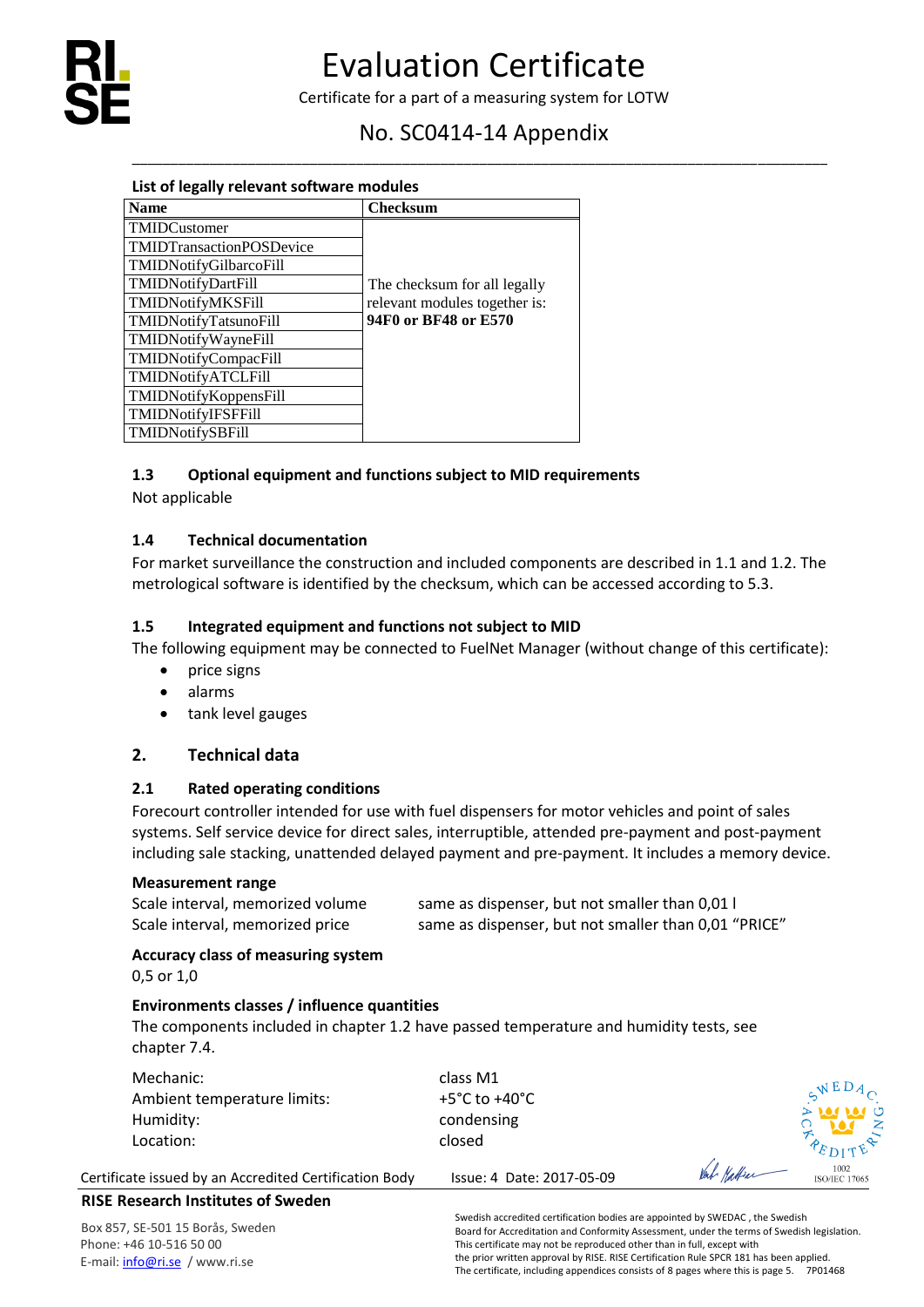

# No. SC0414-14 Appendix \_\_\_\_\_\_\_\_\_\_\_\_\_\_\_\_\_\_\_\_\_\_\_\_\_\_\_\_\_\_\_\_\_\_\_\_\_\_\_\_\_\_\_\_\_\_\_\_\_\_\_\_\_\_\_\_\_\_\_\_\_\_\_\_\_\_\_\_\_\_\_\_\_\_\_\_\_\_\_\_\_\_\_\_\_\_\_\_\_\_

# **2.2 Other operating conditions**

Not applicable.

# **3. Interfaces and compatibility conditions**

The SSD with the following interface protocols as stated in the table below was examined and found in compliance with WGs 8.8, 10.7 and 7.2.

Serial interface for communication with dispensers. Communication with TapNet via GPRS, communication with POS via TCP/IP (IFSF FDC protocol).

Communication with other parts of a measuring system (fuel dispenser) using one of the following protocols:

| SW protocol        |
|--------------------|
| Wayne current-loop |
| <b>Wayne Dart</b>  |
| Tatsuno            |
| Auto Tank, ATCL    |
| Compac             |
| Gilbarco           |
| MKS                |
| <b>IFSF</b>        |
| Koppens            |
| Scheidt & Bachmann |

The forecourt controller may only be used in a measuring system with:

• all volume and price indicating and printing devices having the same scale interval as FuelNet Manager

# **4. Requirements on production, putting into use and utilisation**

### **4.1 Requirements on production**

No special requirements identified.

# **4.2 Requirements on putting into use**

The following functional tests are performed in the factory.

CPU module:

- Power circuit
- All external interfaces
- Verify display is OK
- CPU can boot

Interface modules:

- Power circuit
- All interface channels
- Verify display is OK

#### Certificate issued by an Accredited Certification Body Issue: 4 Date: 2017-05-09



Box 857, SE-501 15 Borås, Sweden Phone: +46 10-516 50 00 E-mail[: info@ri.se](mailto:info@ri.se) / www.ri.se

Val Hattrar

1002<br>ISO/IEC 17065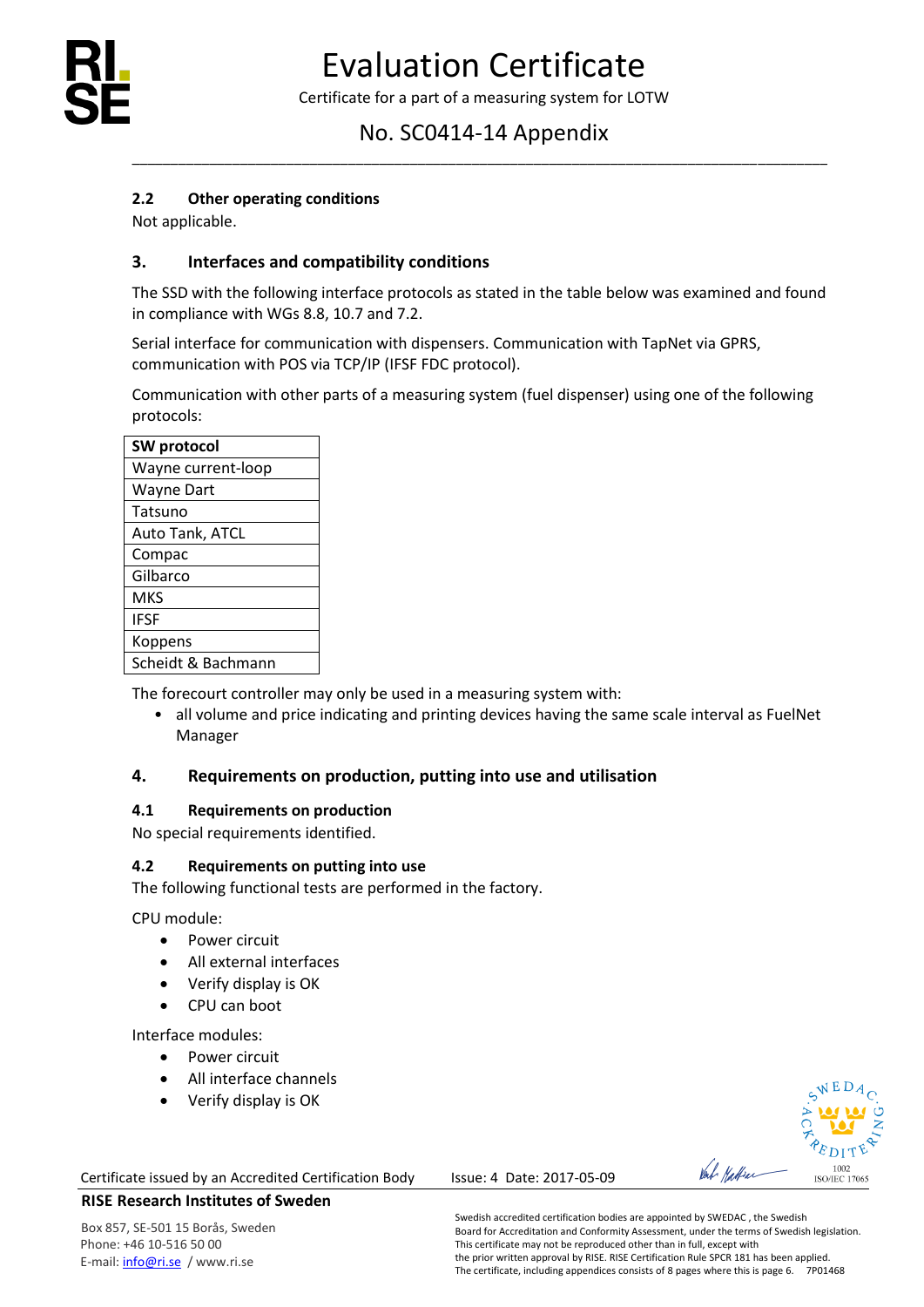

# No. SC0414-14 Appendix \_\_\_\_\_\_\_\_\_\_\_\_\_\_\_\_\_\_\_\_\_\_\_\_\_\_\_\_\_\_\_\_\_\_\_\_\_\_\_\_\_\_\_\_\_\_\_\_\_\_\_\_\_\_\_\_\_\_\_\_\_\_\_\_\_\_\_\_\_\_\_\_\_\_\_\_\_\_\_\_\_\_\_\_\_\_\_\_\_\_

Complete FuelNet Manager:

- Power on/off test whole system and all sub modules
- Verify legal menu is according to specification
- Interface to TapNet

# **4.3 Requirements for consistent utilisations**

No special requirements identified.

# **5. Control of the measuring tasks of the device in use**

# **5.1 Documentation of the procedure**

No special requirements identified.

# **5.2 Special equipment or software, if applicable**

A computer with internet browser connected to the same TCP/IP network as the FuelNet Manager to read the CRC, see 5.3.

# **5.3 Identification of**

**Hardware** 

The construction and included components are described in 1.1 and 1.2.

## **Software**

The legally software of FuelNet Manager is identified by a unique CRC-16 checksum. FuelNet Manager has no display but can be accessed via its Web interface from a PC connected to the same TCP/IP network as the FuelNet Manager. Open an Internet browser and enter the IP address of the FuelNet Manager in the address field. The CRC (calculated in real time) is found under page "LEGAL".

# **5.4 Calibration-/adjustment procedure**

Not applicable

# **6. Security measures**

# **6.1 Sealing**

The forecourt controller is not sealed.

# **6.2 Data logger**

FuelNet Manager acts as memory device for unattended delayed payment with cards. It is also used for temporary storage (sale stacking).



Certificate issued by an Accredited Certification Body Issue: 4 Date: 2017-05-09

# **RISE Research Institutes of Sweden**

Box 857, SE-501 15 Borås, Sweden Phone: +46 10-516 50 00 E-mail[: info@ri.se](mailto:info@ri.se) / www.ri.se

Swedish accredited certification bodies are appointed by SWEDAC , the Swedish Board for Accreditation and Conformity Assessment, under the terms of Swedish legislation. This certificate may not be reproduced other than in full, except with the prior written approval by RISE. RISE Certification Rule SPCR 181 has been applied. The certificate, including appendices consists of 8 pages where this is page 7. 7P01468